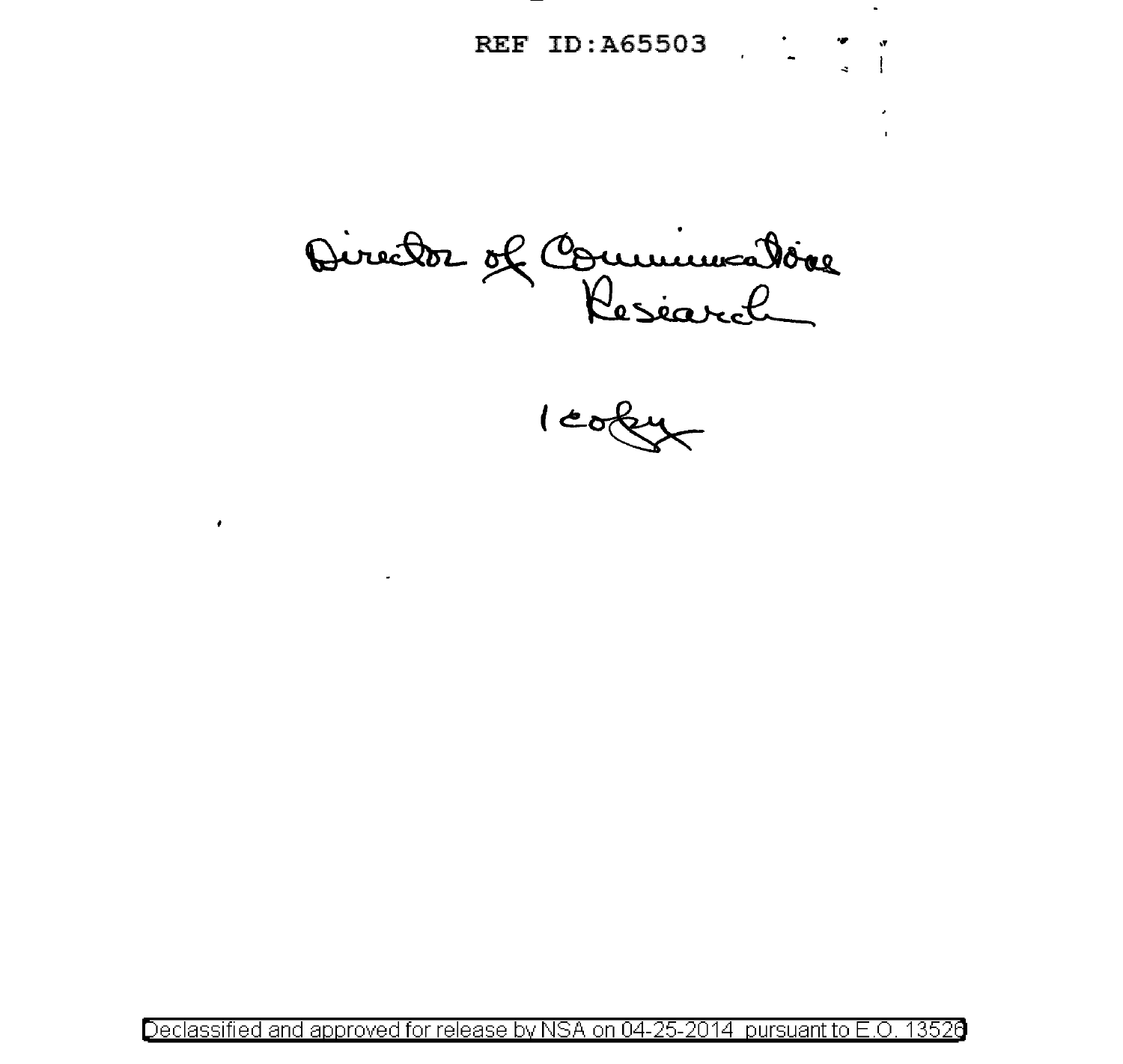June 13, 1945 (a Barandorder) Wilteked about the yesterday (major Laylor, meass, Benevel Review and I), and all agree that the one wint working together at SSA maluding Spitzer and his files would be best, but where, under whom and question of personal simain midendal. major Laglor can and will. furnish tofficer fulltime, but that is all. clam included more and more to taking cryptographie security out of Security During and putting in white . Dis. like the British do, or of bringing up the old idea of the 4B°C Committee I proposed long ago, could do it given demonuel but the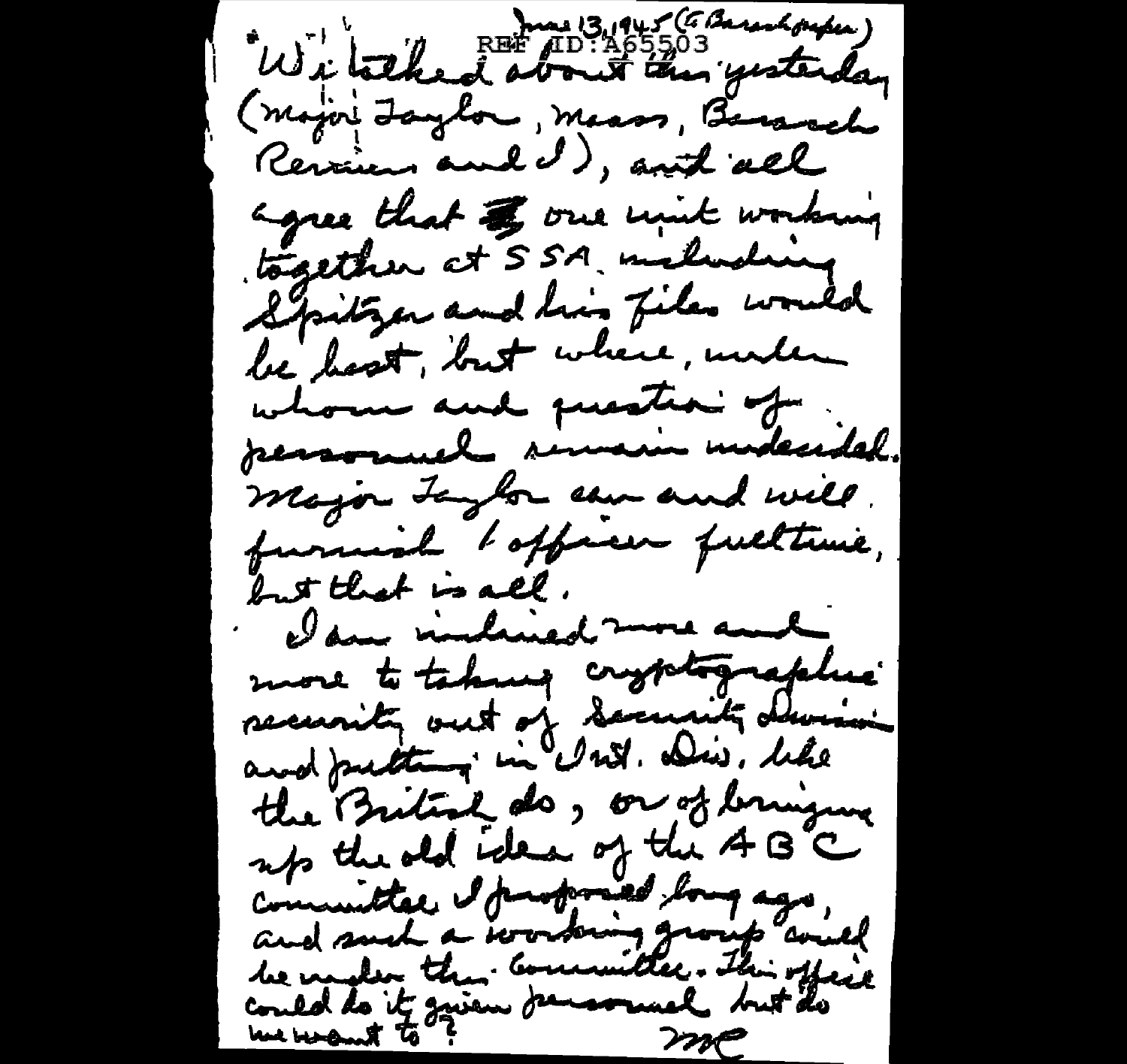6 Jum 1945

 $\mathbf{r}$ 

ł

\$

MEMORANDUM: Major James C. Taylor

SUBJECT: The Relationship of Japanese T/A to the Security Problem

1. In April 1944 Japanese T/A at SSA (B-4-C) concluded from available Japanese Army bulletins that the Japanese possessed a Signal Intelligence Service which was actively engaged in performing T/A on Allied Army- and Navr Communications. A memorandum was submitted to Col. Corderman setting forth the results or this preliminary investigation and ultimately the gist or this memorandum was incorporated in a study-prepared by Capt. Rhoedes on Japanese signal intelligence operations.

2. Thereafter a member or the Japanese Military Crypt Branch (Capt. Raskin) worked with the Security Division with respect to breaches of both cryptographic and traffic communications security. Al though members or the Japanese T/A section cooperated in this venture, it was felt that Japanese  $^{T}/A$ section should participate actively in the evaluation of evidences of traffic analysis by the Japanese on American communications, since the Jap T/A section was engaged in deriving intelligence from enemy traffic and was in an excellent position to evaluate the techniques employed and suggest possible countermeasures.

3. In January 1945, B-4-0 invited attention to the apparent success of the Japanese in using traffic analysis to predict B-29 raids over the mainland. Pursuant to this memorandum a conference was held with Col. Huddleson., Wajor J. C. Taylor and others providing for the submission to MIS of all available material in connection with these raids. The minutes of this meeting dated 10 February 1945 concluded with the following statements

> "The purpose of this memorandum is to act as a worksheet for following through on the various measures presented herein, and to assure that all possible information available within the Japanese military traffic analysis section is presented to proper authorities in MIS. It also endeavors to bring to attention the possible contributions of T/A personnel engaged in analysis of enemy activities and therefore such personnel might be of considerable assistance if emplyyed by missions on security.•

> > TOP SECRET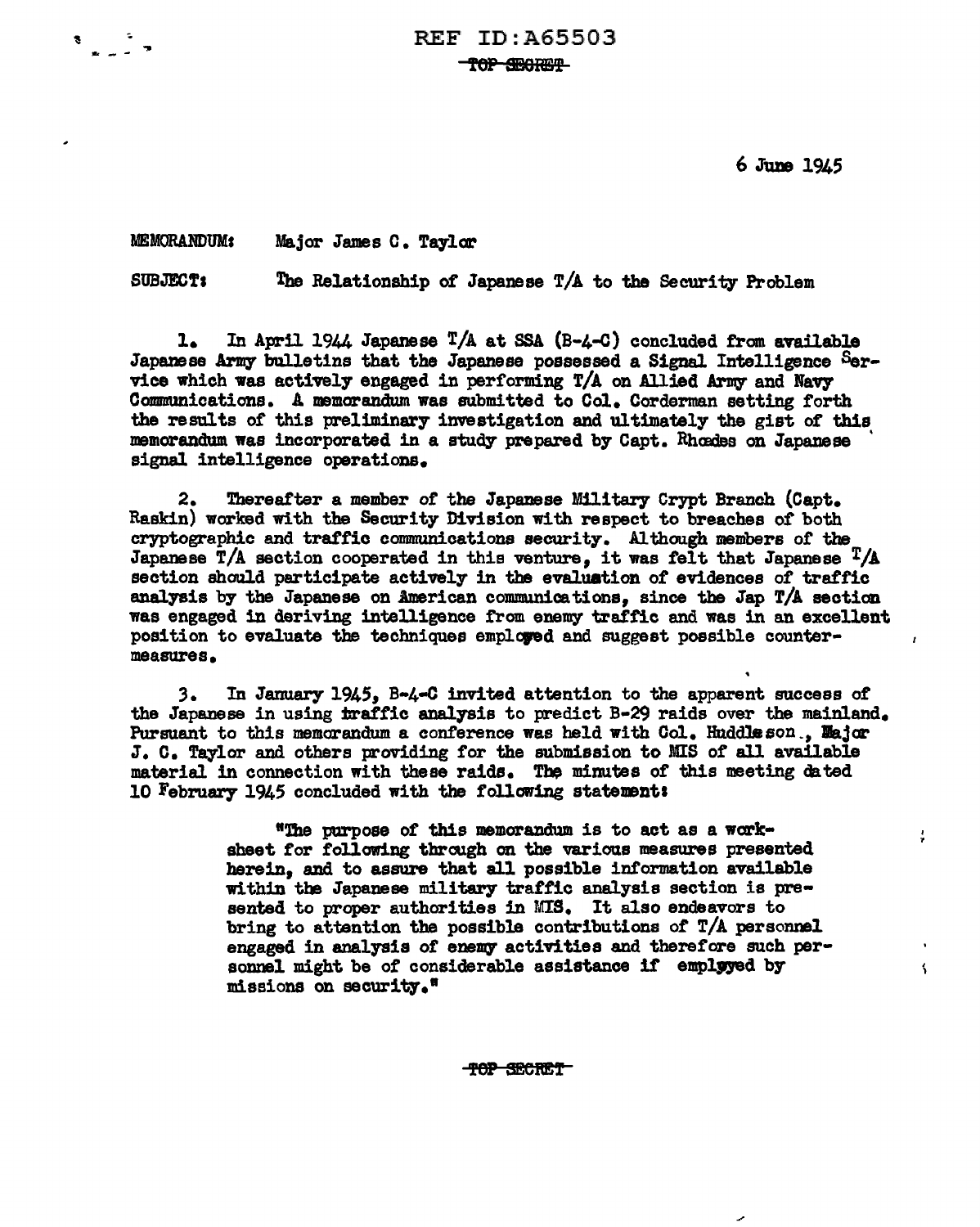$\frac{1}{\pi}$ 

## TOP SECRET

4. In April 1945, the Japanese T/A section was invited to work with Major John D. Spitzer of the Political Reports Section of MIS and with members of A and C Branches of the Security Division of ssA with respect to Japanese success in deriving intelligence from Allied communications. Although the Security Division extended all cooperation to this team-working in the form of liaison it was unable to supply personnel to work on the material on a day-to-day basis. Members or B-4-C commenced working with Major Spitzer at the Pentagon specifically with respect to Japanese use of  $T/A$  in analyzing Allied communication.

5. A study was concluded on the activities of varicos Japanese signal intelligence agencies engaged in analyzing Air Transport Command traffic transmitted in conjunction with flights over the Hump. A further study is now in progress analyzing the traffic analysis activities of the Second Area Army at Pinrang in conjunction with Allied Transport and Bomber activities in the New Guinea-NEI-PI Area. Both studies are being conducted by B-4-C personnel working tull time with Major Spitzer. Members of the Security Division provide collateral data needed to determine the correction or the Japanese inferences.

6. To clarify the respective divisions of labor between MIS. Securiv Division, and Intelligence Division a meeting was held at Major Spitzer1s office on 3 June 1945, at which were present Major Spitzer or MIS, Capt. Maass, and Lt. Beimers or the Security Division and Lt. Barasch and Lt. Burcum of tbe Japanese T/A Section of the Intelligence Division. The discussion resulted in the following conclusions:

a. The task of "evaluating" Japanese success in cryptanalysis and traffic analysis is properly divisible into the following categories:

1)<sup>2</sup> The assemblage of the complete information of the Japanese results and their explanation in terms of standard T/A techniques is to be the primary responsibility of the T/A section of the Intelligence Division. The responsibility is so imposed because the Jap  $T/A$  section has available to it (in conjunction with B-1 and B-2) the complete history of the workings of any Japanese intelligence center, whether or not the results reach translated form, and can make judgments from raw traffic even if not decodable. Moreover, because of' the nature of its activities the T/A seqtion is in the optimum position to determine how the Japanese make their inferences and can suggest possible counter-measures based on their experiences with enemy traffic.

2)  $\sqrt{m}$  The identification of the Allied cryptographic system or communications practice referred to by the Japanese and the determination of the correctness of the Japanese conclusions.is to be the primary responsibility of the Security Division, since this unit has access to the actual cryptographic systems and the communication practices employed as well as to collateral information (including any possible deception program which may be used).